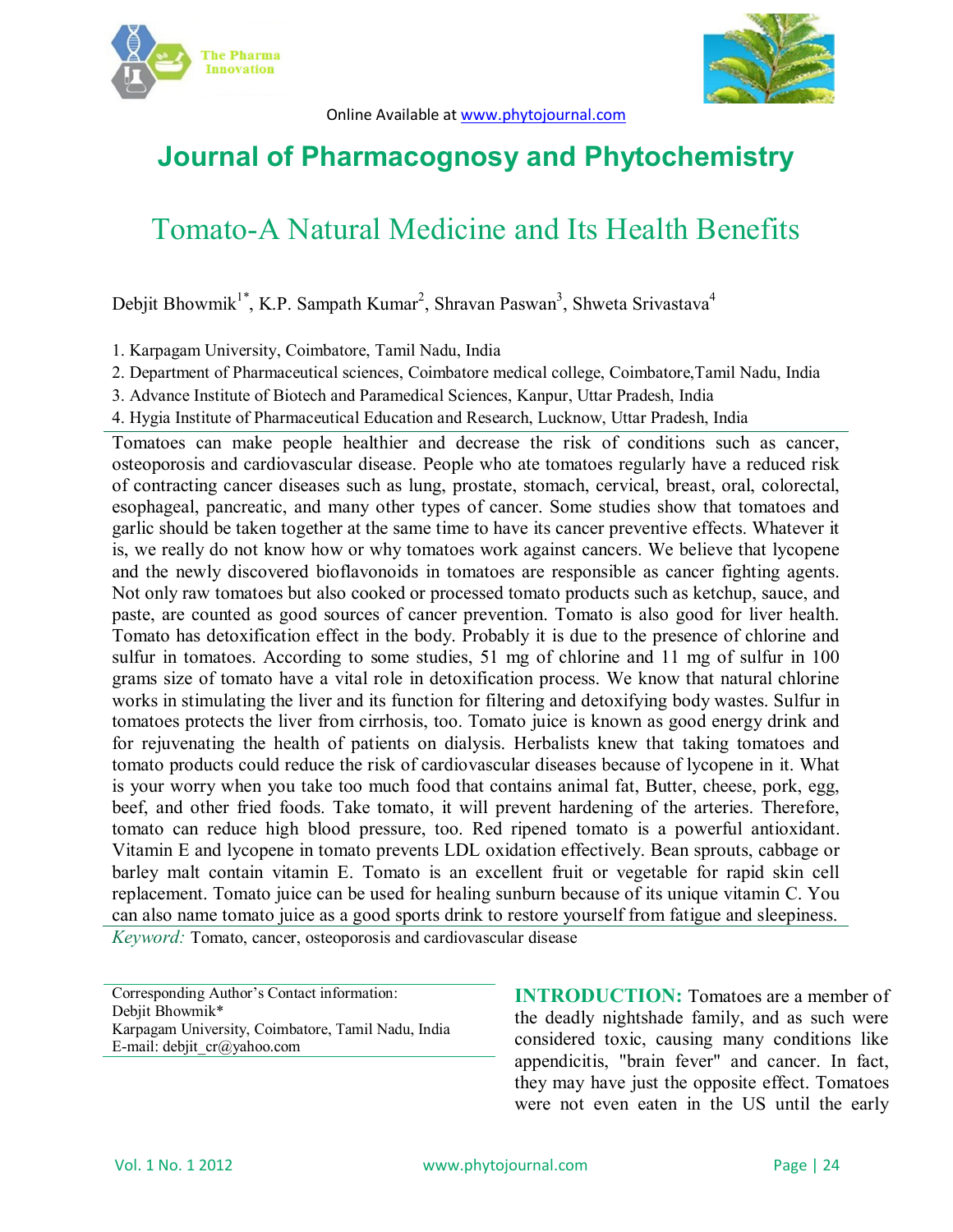1800s, when an eccentric New Jersey gentleman Colonel Robert Gibbon Johnson brought them back from a trip overseas. Always one to take advantage of a dramatic opportunity, he announced an amazing display of courage would take place on September 26, 1820. He shocked his hometown of Salem by consuming and entire basket of tomatoes in front of a crowd of spectators, expecting him to keel over any second. Obviously, he didn't and since then tomatoes have been a staple of the American diet and with good reason. Starting with the basics, tomatoes contain large amounts of vitamin C, providing 40 percent of the daily value (DV). They also contain 15 percent DV of vitamin A, 8 percent DV of potassium, and 7 percent of the recommended dietary allowance (RDA) of iron for women and 10 percent RDA for men. The red pigment contained in tomatoes is called lycopene. This compound appears to act as an antioxidant, neutralizing free radicals that can damage cells in the body. Only recently, studies have revealed that lycopene may have twice the punch of another well-known antioxidant beta-carotene. Studies conducted by Harvard researchers have discovered that men who consumed 10 servings of tomatoes a week, or the equivalent to 10 slices of pizza, can cut the risk of developing prostate cancer by a formidable 45 percent. However, its benefits are not limited to the prostate. Italian researchers have found that those who consume more that 7 servings of raw tomatoes lower the risk of developing rectal colon or stomach cancers by 60 percent. Israeli researchers have found that lycopene is a powerful inhibitor of lung, breast, and endometrial cancer cells. Research has also indicated that the lycopene in tomatoes can help older people stay active longer. New research is beginning to indicate that tomatoes may be used to help prevent lung cancer. Two powerful compounds found in tomatoes-coumaric acid and chlorogenic acid-are thought to block the effects of nitrosamines. These are compounds that not only are formed naturally in the body, but also are the strongest carcinogen in tobacco smoke. By blocking the effects of these nitrosamines, the chances of lung cancer are reduced significantly.

When choosing your tomatoes, be sure to pick those with the most brilliant shades of red. These indicate the highest amounts of betacarotene and lycopene. Though raw tomatoes are great for you, cooking them releases even more of the benefits. Lycopene is located in the cell wall of the tomato, so by cooking in a bit of oil, this healing compound is more fully released. In addition cooking the tomato in olive oil allows your body to absorb the lycopene better. Don't worry about the availability of fresh tomatoes. Tomatoes don't lose any of their nutritional value in the high heat processing, making canned tomatoes and tomato sauce are both just as viable and beneficial as fresh tomatoes. The researchers found that tomatoes are the biggest source of dietary lycopene; a powerful antioxidant that, unlike nutrients in most fresh fruits and vegetables, has even greater bioavailability after cooking and processing. Tomatoes also contain other protective mechanisms, such as antithrombotic and anti-inflammatory functions. Research has additionally found a relationship between eating tomatoes and a lower risk of certain cancers as well as other conditions, including cardiovascular disease, osteoporosis, ultraviolet light-induced skin damage, and cognitive dysfunction. Tomatoes are widely available, people of all ages and cultures like them, they are cost-effective, and are available in many forms. "Leveraging emerging science about tomatoes and tomato products may be one simple and effective strategy to help individuals increase vegetable intake, leading to improved overall eating patterns, and ultimately, better health. Tomatoes are the most important non-starchy vegetable in the American diet. Research underscores the relationship between consuming tomatoes and reduced risk of cancer, heart disease, and other conditions," the authors conclude. "The evidence also suggests that consumption of tomatoes should be recommended because of the nutritional benefits and because it may be a simple and effective strategy for increasing overall vegetable intake.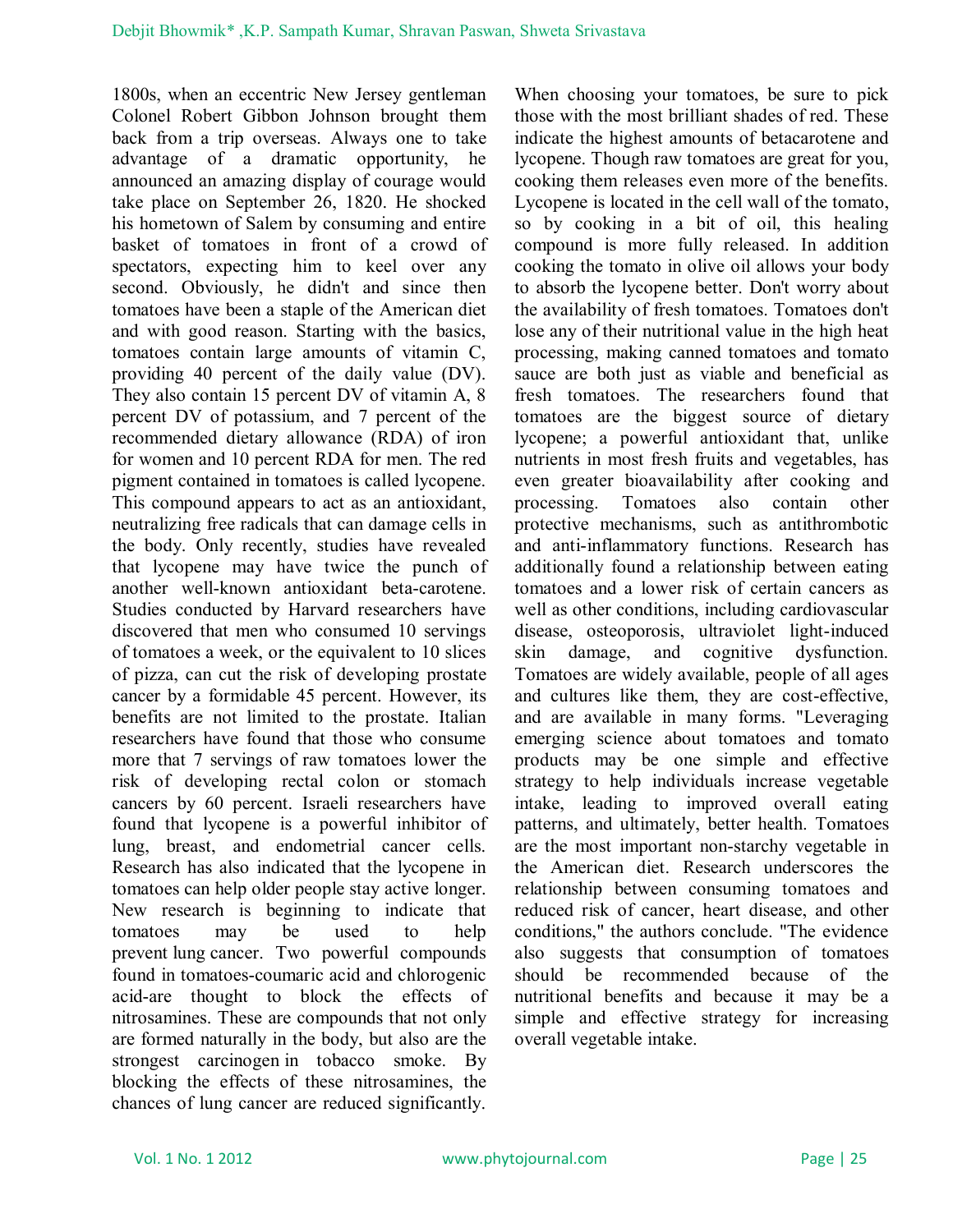## **CHEMICAL COMPOSITION OF SOLANUM LYCOPERSICUM**

There are known different varieties of tomato, round, oval, "cherry", but all have the same nutritional characteristics, being an important source of: - potassium, phosphorus, magnesium, iron, so necessary to the normal activity of nerves and muscles: - vitamins as A, B and C - tomatoes is the third source of vitamin C in our diet and the fourth for vitamin A, through its content in beta-carotene or pro vitamin A: - phytosterols, compounds that help to keep cholesterol under control; - folic acid, which helps eliminate homocysteine,

an amino acid whose metabolism is dependent on the metabolism of vitamins from B complex, especially that of folic acid.





#### **HEALTH BENEFITS**

Tomatoes, which are actually a fruit and not a vegetable, are loaded with all kinds of health benefits for the body. They are in fact, a highly versatile health product and due to their equally versatile preparation options, there's really no reason to neglect the tomato as part of a healthy diet. One of the most well-known tomato eating benefit is its' Lycopene content. Lycopene is a vital anti-oxidant that helps in the fight against cancerous cell formation as well as other kinds of health complications and diseases. Free radicals in the body can be flushed out with high levels of Lycopene, and the tomato is so amply loaded with this vital anti-oxidant that it actually derives its rich redness from the nutrient. Lycopene is not a naturally produced element within the body and the human body requires sources of Lycopene in order to make use of this powerful anti-oxidant. While other fruits and vegetables do contain this necessary health ingredient, no other fruit or vegetable has the high concentration of Lycopene that the tomato takes pride in. Studies involving the tomato have cropped up all over the world of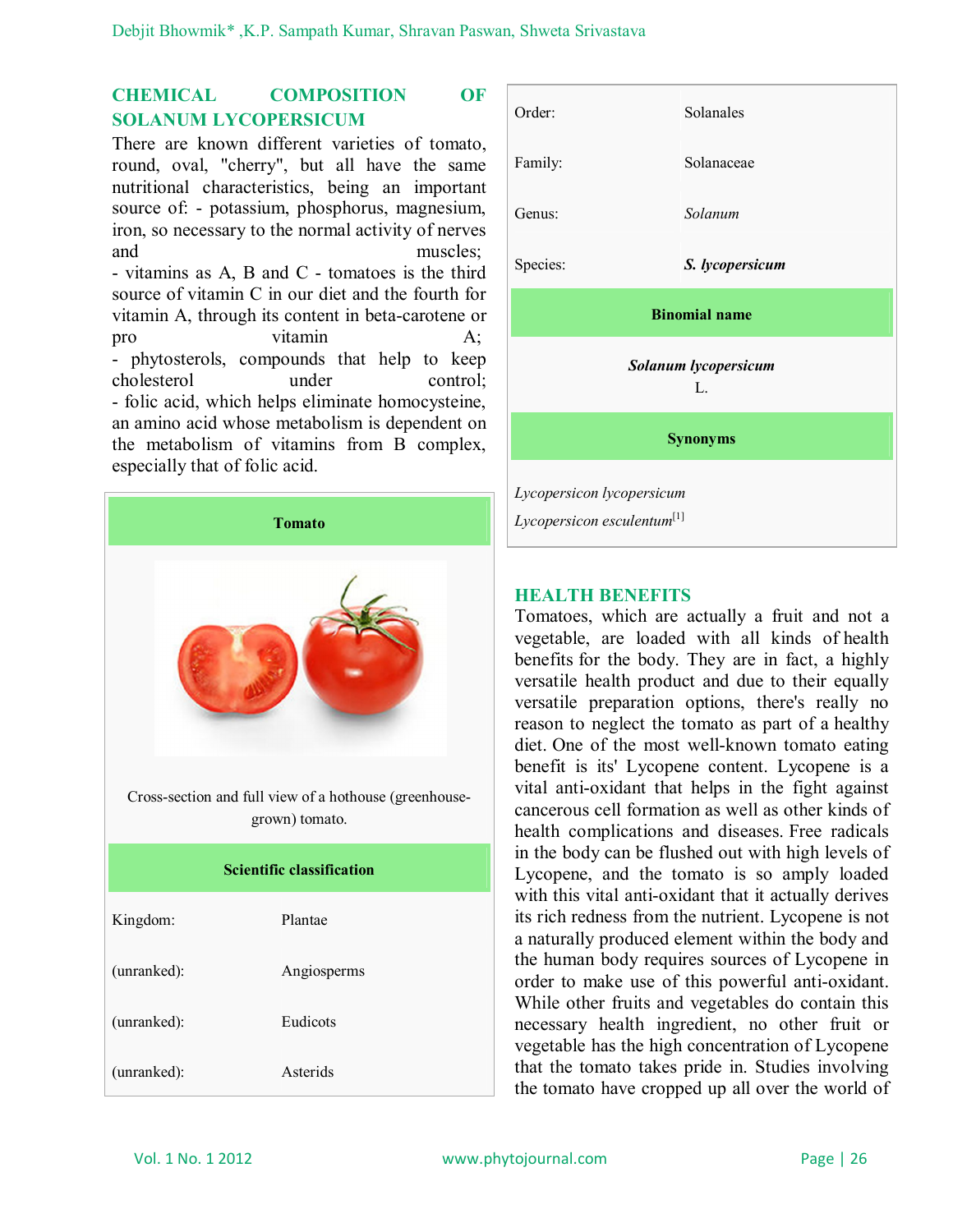medical science. There are more health benefits derived from eating a tomato than the scientific community is able to print, at least yet. These studies have proven not only the benefits in preventing cancer, heart disease as well as high cholesterol are also in the tomato's sights. This is really exciting information. The health benefits of tomatoes are becoming more and more documented every day as we learn new uses of this amazing fruit. Cancers such as prostate cancer, cervical cancer, colon cancer, rectal cancer, and cancers of the stomach, mouth, pharynx, and esophagus have all been proven to be staved off by high levels of Lycopene. Researchers introduced Lycopene into pre-existing cancer cell cultures and the Lycopene prevented the continued growth of these cultures. This is pretty powerful evidence that the health benefits of eating a tomato are really quite phenomenal. It takes as little as 540 milliliters of liquid tomato product to get the full benefits of Lycopene. This means that a daily glass of tomato juice has the potential to keep a person healthy for life. Tomatoes are equally as nutritious fresh as they are in other variable forms. When tomato products are heat processed the bioavailability of the Lycopene actually increases rather than the anticipated decrease. Even with all the plentiful research that has gone into the health benefits of tomatoes, there is still more research being conducted as the medical science community understands that we have not fully tapped into the potential presented by a tomato just yet. Research is now slowly proving that there is a high likelihood that the consumption of tomatoes and tomato based products actually may prevent serum lipid oxidation and reduce the risk of macular degenerative disease. Tomatoes are by far the healthiest of the fruits and vegetables with the power to ward off some of the worst known diseases to man. With the vast variety of tomato products on the market, it really shouldn't be difficult to get the full health benefit of tomatoes but, if you would like to get the full health benefits of tomatoes and have some fun at the same time, consider raising your own organic tomatoes. It would be a lot of fun, get you outside

for some vitamin D and best of all reward you with great taste and vibrant health.

### **Home Remides of Solanum Lycopersicum**

Eating lots of tomatoes, any way you can, is a great thing. This fruit that acts like a vegetable is loaded with health properties.

Here are 10 reasons why you should have tomatoes in your kitchen and pantry:

- 1. Tomatoes contain all four major carotenoids: alpha- and beta-carotene, lutein, and lycopene. These carotenoids may have individual benefits, but also have synergy as a group (that is, they interact to provide health benefits).
- 2. In particular, tomatoes contain awesome amounts of lycopene, thought to have the highest antioxidant activity of all the carotenoids.
- 3. Tomatoes and broccoli have synergy that may help reduce the risk of prostate cancer. One study showed that prostate tumors grew much more slowly in rats that were fed both tomato and broccoli powder than in rats given lycopene as a supplement or fed just the broccoli or tomato powder alone.
- 4. A diet rich in tomato-based products may help reduce the risk of pancreatic cancer, according to a study from The University of Montreal. The researchers found that lycopene (provided mainly by tomatoes) was linked to a 31% reduction in pancreatic cancer risk between men with the highest and lowest intakes of this carotenoid.
- 5. Tomatoes contain all three high-powered antioxidants: beta-carotene (which has vitamin A activity in the body), vitamin E, and vitamin C. A U.S. Department of Agriculture report, *What We Eat in America*, noted that a third or we get too little vitamin C and almost half get too little vitamin A.
- 6. Tomatoes are rich in potassium, a mineral most of us don't get enough of. A cup of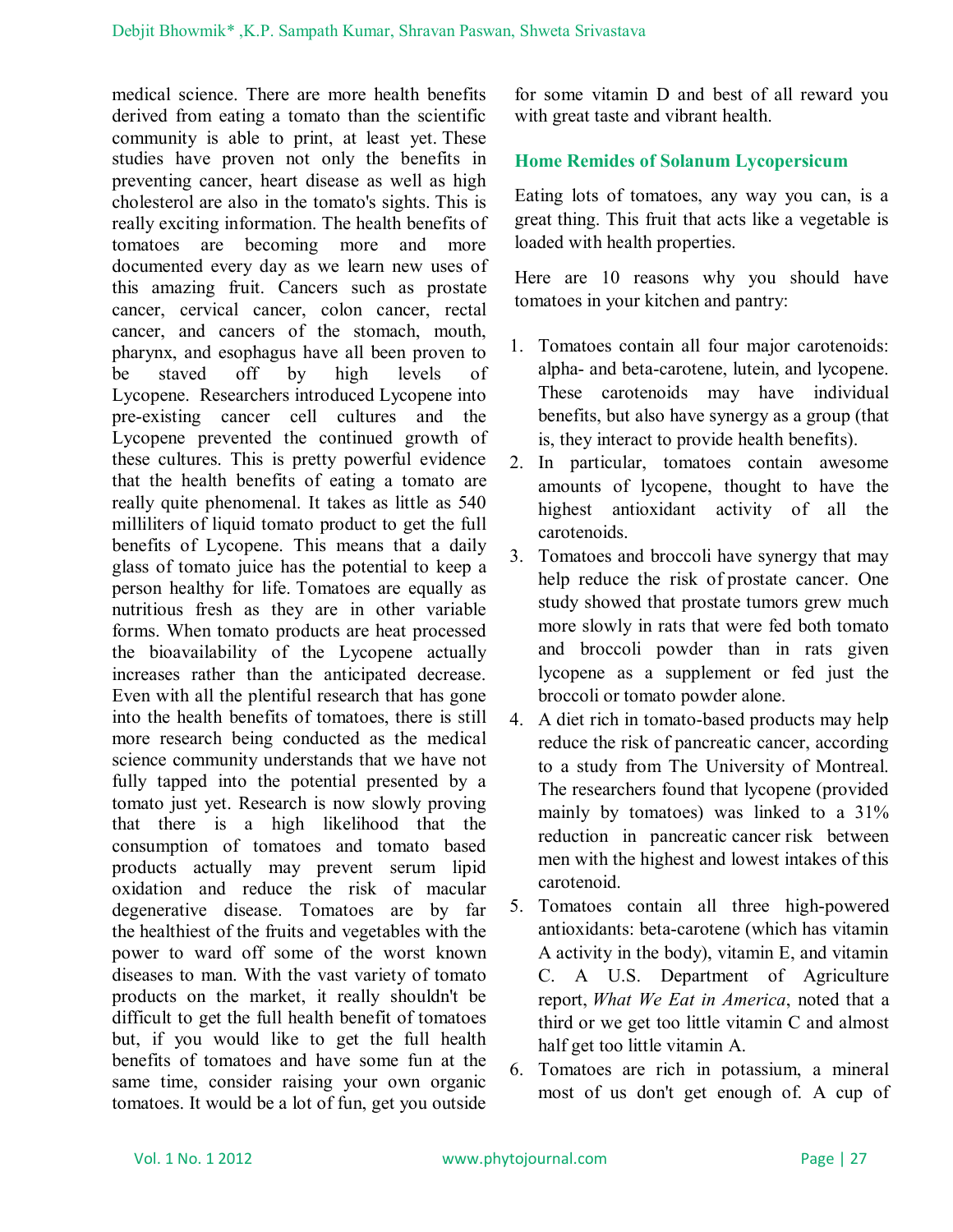tomato juice contains 534 milligrams of potassium, and 1/2 cup of tomato sauce has 454 milligrams.

- 7. When tomatoes are eaten along with healthier fats, like avocado or olive oil, the body's absorption of the carotenoid phytochemicals in tomatoes can increase by two to 15 times, according to a study from Ohio State University.
- 8. Tomatoes are a big part of the famously healthy Mediterranean diet. Many Mediterranean dishes and recipes call for tomatoes or tomato paste or sauce. Some recent studies, including one from The University of Athens Medical School, have found that people who most closely follow the Mediterranean diet have lower death rates from heart disease and cancer. Researchers from the Harvard School of Public Health, who followed more than 39,000 women for seven years, found that consumption of oiland tomato-based products -- particularly tomato and pizza sauce -- was associated with cardiovascular benefits.
- 9. When breastfeeding moms eat tomato products, it increases the concentration of lycopene in their breast milk. In this case, cooked is best. The researchers also found that eating tomato products like tomato sauce increased concentrations of lycopene in breast milk more than eating fresh tomatoes did.
- 10. Tomato peels contribute a high concentration of the carotenoids found in tomatoes. The amount of carotenoids absorbed by human intestinal cells was much greater with tomato paste enriched with tomato peels compared to tomato paste without peels, according to a study from Marseille, France. The tomato skin also holds most of the flavonols (another family of phytochemicals that includes quercetin and kaempferol) as well. So to maximize the health properties of tomatoes, don't peel them if you can help it!

## **MEDICINAL USES OF** *SOLANUM LYCOPERSICUM*

## **1. Tomatoes are good for your skin.**

Tomatoes contain a high level of lycopene, which is a substance that is used in some of the more pricy facial cleansers that are available for purchase over-thecounter.

If you want to try tomatoes for skin care, you need to start with about eight to twelve tomatoes. Peel the tomatoes and then place the skin on your face with inside of the tomato touching your skin.

Leave the tomatoes on your face for a minimum of ten minutes, then wash. Your face will feel clean and shiny. Some redness may occur, but should fade with time.

## **2. Tomatoes help prevent several types of cancer.**

A number of studies have been conducted that indicate that the high levels of lycopene in tomatoes works to reduce your chances of developing prostate, colorectal and stomach cancer.

Lycopene is a natural antioxidant that works effectively to slow the growth of cancerous cells. Cooked tomatoes produce even more lycopene, so go ahead and cook up a batch of your mom's famous tomato soup.

### **3. Tomatoes help maintain strong bones.**

Tomatoes contain a considerable amount of calcium and Vitamin K. Both of these nutrients are essential in strengthening and performing minor repairs on the bones as well as the bone tissue.

### **4. Tomatoes help repair damage caused by smoking.**

No, eating tomatoes is not the most recent fad to help you quit smoking. However, tomatoes can reduce the amount of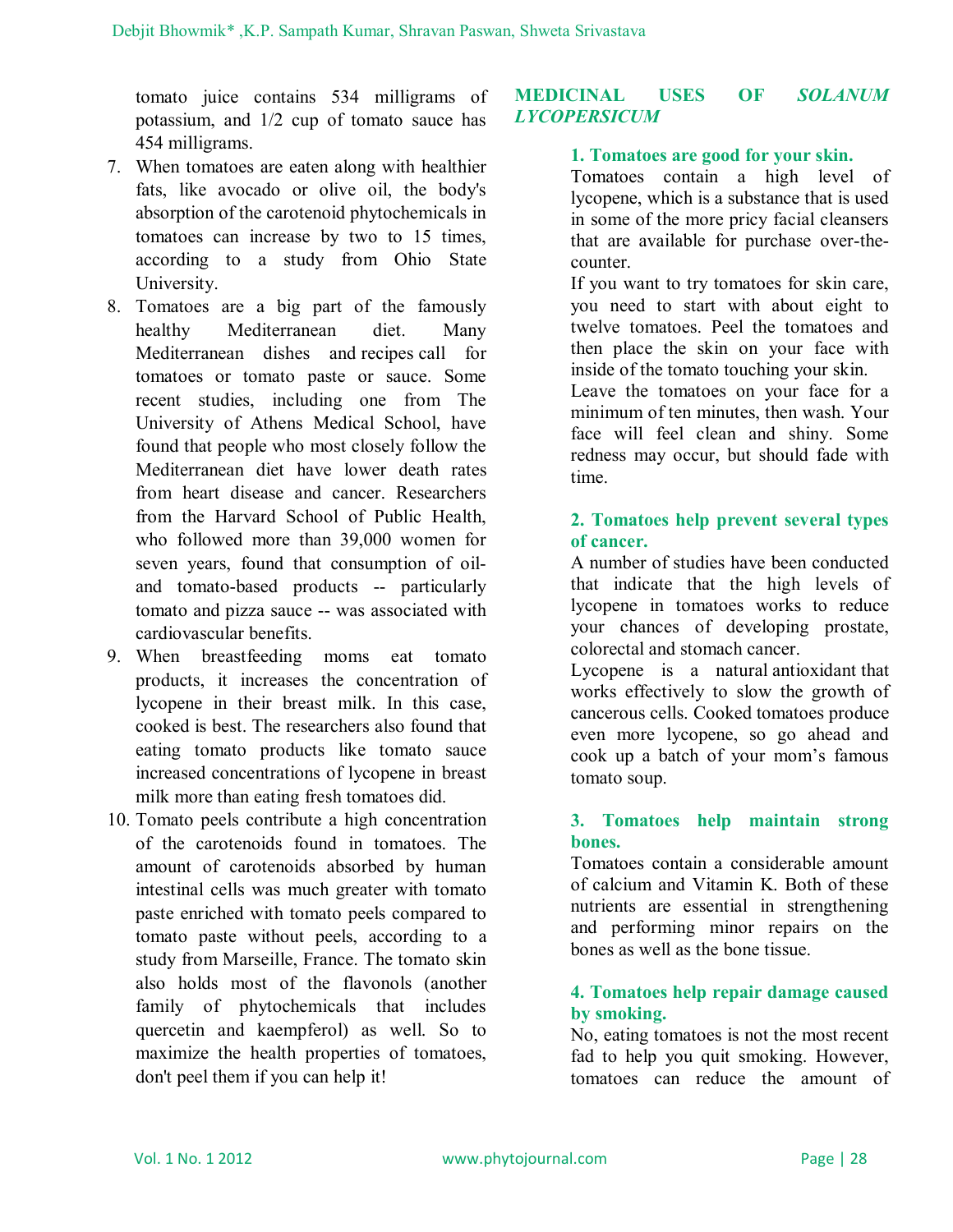damaged done to your body by smoking cigarettes.

Tomatoes contain coumaric acid and chlorogenic acid that work to protect the body from carcinogens that are produced from cigarette smoke.

#### **5. Tomatoes provide essential antioxidants.**

Tomatoes contain a great deal of Vitamin A and Vitamin C. This is primarily because these vitamins and beta-carotene work as antioxidants to neutralize harmful free radicals in the blood.

Free radicals in the blood stream are dangerous because it may lead to cell damage. Remember, the redder the tomato you eat is, the more beta-carotene it contains. In addition, you also want to keep in mind that cooking destroys the Vitamin C, so for these benefits, the tomatoes need to be eaten raw.

#### **6. Tomatoes are good for your heart.**

Because of the Vitamin B and potassium in tomatoes, they are effective in reducing cholesterol levels and lowering blood pressure. Therefore, by including tomatoes in your regular balanced diet you can effectively prevent heart attacks, strokes as well as many other heart related problems that may threaten your life.

#### **7. Tomatoes are good for your hair.**

The Vitamin A in tomatoes works perfectly to keep your hair shiny and strong. In addition, it also does wonders for your eyes, skin, bones and teeth.

#### **8. Tomatoes are good for your kidneys.**

Adding tomatoes without seeds to your diet has been proven in some studies to reduce the risk of kidney stones.

#### **9. Tomatoes are good for your eyes.**

The Vitamin A found in tomatoes is fantastic for improving your vision. In addition, eating tomatoes is one of the best foods to eat to prevent the development of night blindness.

#### **10. Tomatoes are good for diabetics.**

Tomatoes are packed full of the valuable mineral known as chromium. It works effectively to help diabetics keep their blood sugar levels under better control

## **EFFECT OF HOMOCYSTEINE ON HEALTH**

Increased levels of homocysteine increase the risk of cardiovascular disease, particularly myocardial infarction and brain and vascular accidents or hands and legs vascular disease . Homocysteine is also involved in the evolution of arteriosclerosis, a process which produces agglomerations of fat and minerals in the arteries, which gradually acquire a distinct hardness and cause damage to blood vessel flexibility. People with high blood levels of homocysteine present other associated risk factors such as hypertension or raised cholesterol levels that cause thrombosis.

A medium size tomato has 11 calories, 95 percent of its weight is water and 4 percent carbohydrate. These features, along with its diuretic power and low in sodium content, makes it an important ally in weight-loss diets and weight control.

Surveys suggest that some compounds of the tomatoes, such as lycopene, influence the biological defense mechanisms such as the immune and antioxidant function of the body. The DNA damage is an important step in the appearance of cancer. Experimental administration, for 2 weeks, of tomato juice significantly reduced levels of affected DNA of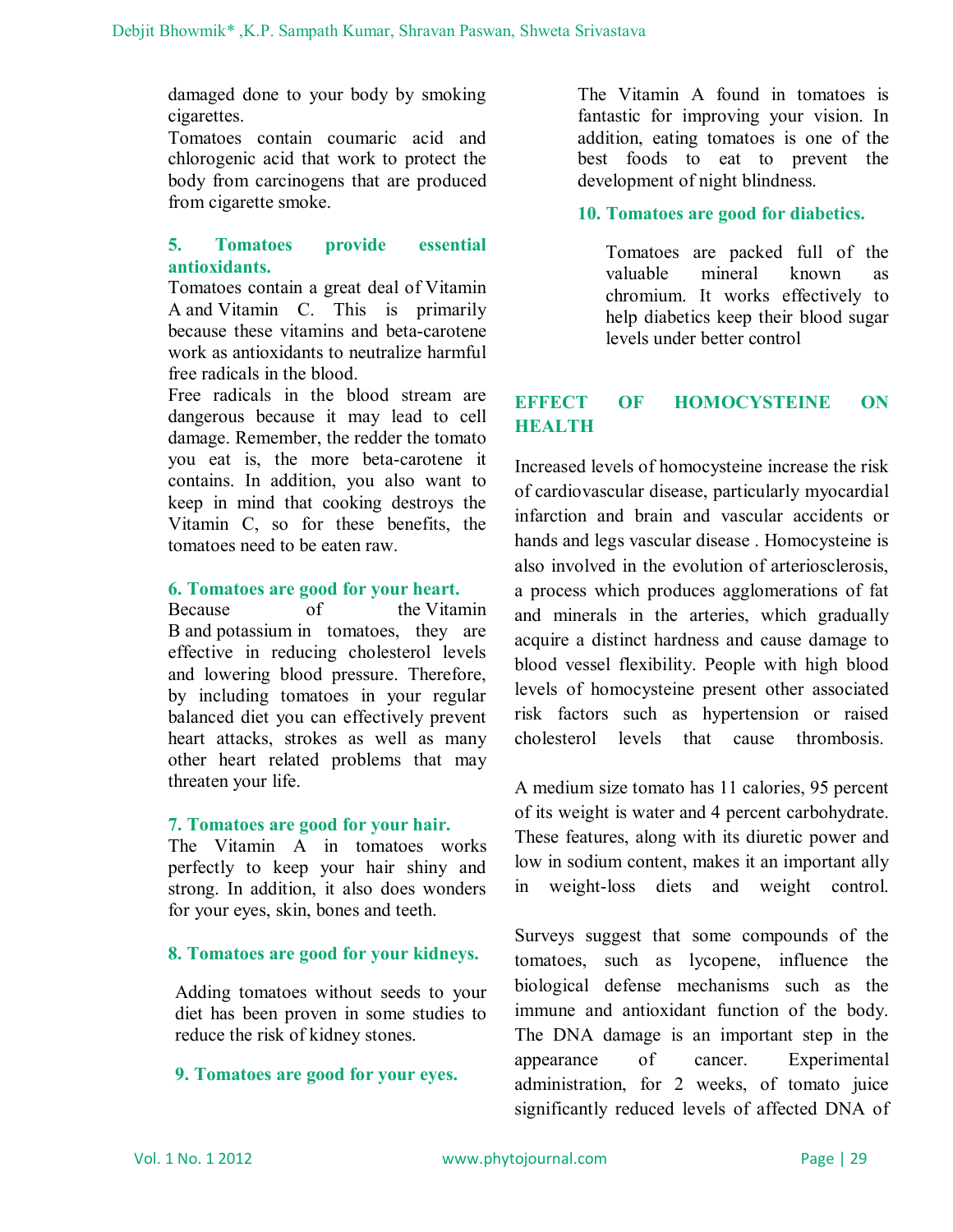the lymphocyte cells (defense cells) in peripheral blood, and in combination with tomato puree increased DNA protection against free radicals.

## **LYCOPENE, A COMPOUND WITH EXCEPTIONAL PROPERTIES**

The tomato is a food very rich in lycopene, a vegetal pigment from carotenoid family, a compound discovered in 1873, which gives color to the vegetable, but also has exceptional properties as lycopene is a powerful antioxidant. Numerous studies have shown that by regular consumption of tomatoes, the resistance to cancer of the prostate, lung, digestive, but also heart disease is increased. Also, tomatoes help to fight against atherosclerosis syndrome and muscle degeneration, the main causes of discomfort in people over 65 years.

Studies on the health beneficial effects of tomatoes and their derivatives have focused mainly on lycopene, however, the administration only of lycopene for 12 weeks had no effect on the damaged DNA in human lymphocytes. These observations show that is more efficient the combination of:

-carotenoids (a class of natural liposoluble pigments found especially in plants, interfering in the photosynthesis); -tocopherol (vitamin E, soluble); -phenolic acid and flavonoids (natural compounds found in plants).

This combination of different carotenoids or the association of carotenoids with tocopherol (vitamin E) or phenolic acid has simultaneous effects on blocking the pathological reactions, which generates free radicals, able to affect the DNA. It was also found that the supplementation of a diet containing a small quantity of carotenoids with tomato juice can increase cellular immunity, involved in reducing the risk of cancer.

#### **Thermally treated tomatoes are more efficient**

Unlike fruits and vegetables which reduce their nutritional content when are thermally treated, such as vitamin C, thermally treated tomatoes increase the concentration of lycopene and the antioxidant properties are not lost. Moreover, studies have confirmed that the body absorbs better the lycopene from tomatoes when they are thermally treated.

Fresh tomato provides 4 times less the amount of bioavailable lycopene to the while the juice or sauce of a tomato is a source of lycopene easier to use. Besides tomatoes, there are other red fruits and vegetables rich in lycopene, such as watermelon, but the content is lower Over 80 percent of the lycopene in our diet comes from tomatoes and tomato-derived products, and combination with olive oil increases its absorption.

#### **Antioxidants**

Antioxidants are substances (vitamins, minerals, natural coloring) that protect body cells from the harmful effects of free radicals, molecules that form in the body through contact with oxygen. Free radicals are partly responsible for the processes of aging, cardiovascular diseases and cancer and act by attacking the cell membranes and the cellular DNA.

Cellular oxidation is a normal process that affects all tissues, is inevitable, but some factors such as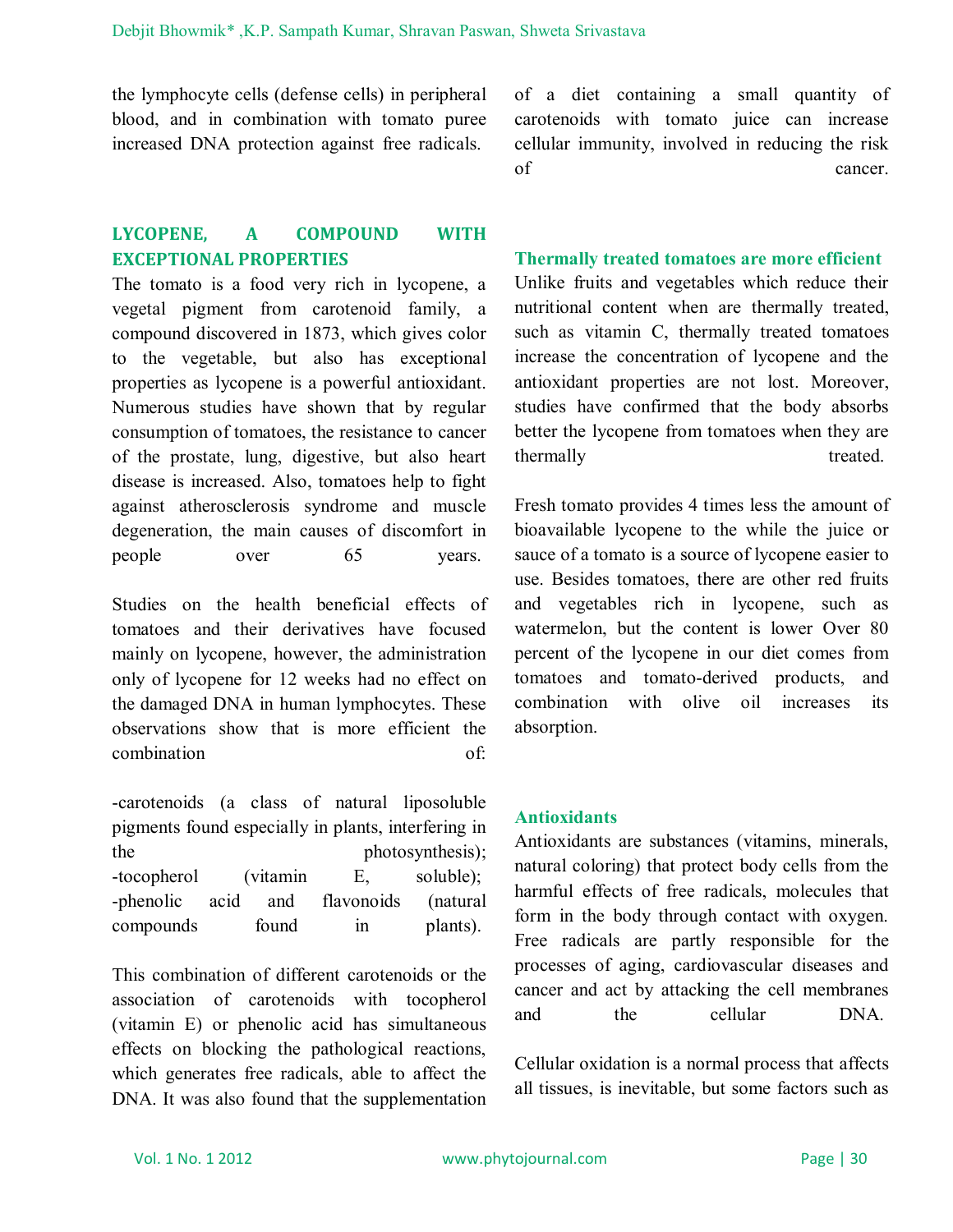environmental contamination, smoking, diets high in saturated fats, excessive sun exposure and excess physical activity contribute to increased production of free radicals . Most antioxidants are found in plants, which is why it is so necessary to eat more fruits and vegetables as they protect us from free radicals naturally.

The three main representatives of antioxidants are <sup>1</sup>. vitamins C, E and pro vitamin A. Citrus, nuts, peanuts, almonds, spinach, onion, especially the $_2$ red one, berries, cabbage, carrots , grapes, pumpkins, melon, kiwi and of course, tomatoes have the highest antioxidant power. It is recommended a weekly consumption of 7 servings of tomato derivatives, (one serving = one glass of tomato juice of 250 ml or 125 ml of  $\frac{3}{3}$ . tomato sauce for other dishes). Tomatoes are mostly used in the Mediterranean diet, and in Spanish cuisine is the main component of a typical preparation called gazpacho.

#### **CONTRAINDICATIONS FOR TOMATOES**

It should also be remembered the moderately content in oxalic acid of tomatoes (5.3 mg / 100 g), substances which form insoluble calcium salts (calcium oxalate) which can precipitate in the form of kidney stones. Also, due to its acidity, a<sup>5</sup>. moderate consumption is encourage and in the case of gastro duodenal diseases, the consumption should be stopped. When buying tomatoes, you have to choose the 6. freshest ones, with smooth, soft skin, of medium consistency (neither too strong nor too soft) or too green, but not too mature. Tomatoes can be stored for longer periods in their natural state by placing them on their tail or the green area<sup>7</sup>. corresponding to the tail and separated between them. The fridge can maintain them in good condition between 6 to 8 days, if kept whole and no more than 2 days if they are preserved in the form of fresh juice.

#### **HEALTH PROPERTIES OF SOLANUM LYCOPERSICUM**

Tomatoes contain all four major carotenoids: alpha- and beta-carotene, lutein, and lycopene. These carotenoids may have individual benefits, but also have synergy as a group (that is, they interact to provide health benefits).

In particular, tomatoes contain awesome amounts of lycopene, thought to have the highest antioxidant activity of all the carotenoids.

2. Tomatoes and broccoli have synergy that may help reduce the risk of prostate cancer. One study showed that prostate tumors grew much more slowly in rats that were fed both tomato and broccoli powder than in rats given lycopene as a supplement or fed just the broccoli or tomato powder alone.

3. A diet rich in tomato-based products may help reduce the risk of pancreatic cancer, according to a study from The University of Montreal. The researchers found that lycopene (provided mainly by tomatoes) was linked to a 31% reduction in pancreatic cancer risk between men with the highest and lowest intakes of this carotenoid.

4. Tomatoes contain all three high-powered antioxidants: beta-carotene (which has vitamin A activity in the body), vitamin E, and vitamin C. A U.S. Department of Agriculture report, *What We Eat in America*, noted that a third or us get too little vitamin C and almost half get too little vitamin A.

5. Tomatoes are rich in potassium, a mineral most of us don't get enough of. A cup of tomato juice contains 534 milligrams of potassium, and 1/2 cup of tomato sauce has 454 milligrams.

When tomatoes are eaten along with healthier fats, like avocado or olive oil, the body's absorption of the carotenoid phytochemicals in tomatoes can increase by two to 15 times, according to a study from Ohio State University.

Tomatoes are a big part of the famously healthy Mediterranean diet. Many Mediterranean dishes and recipes call for tomatoes or tomato paste or sauce. Some recent studies, including one from The University of Athens Medical School, have found that people who most closely follow the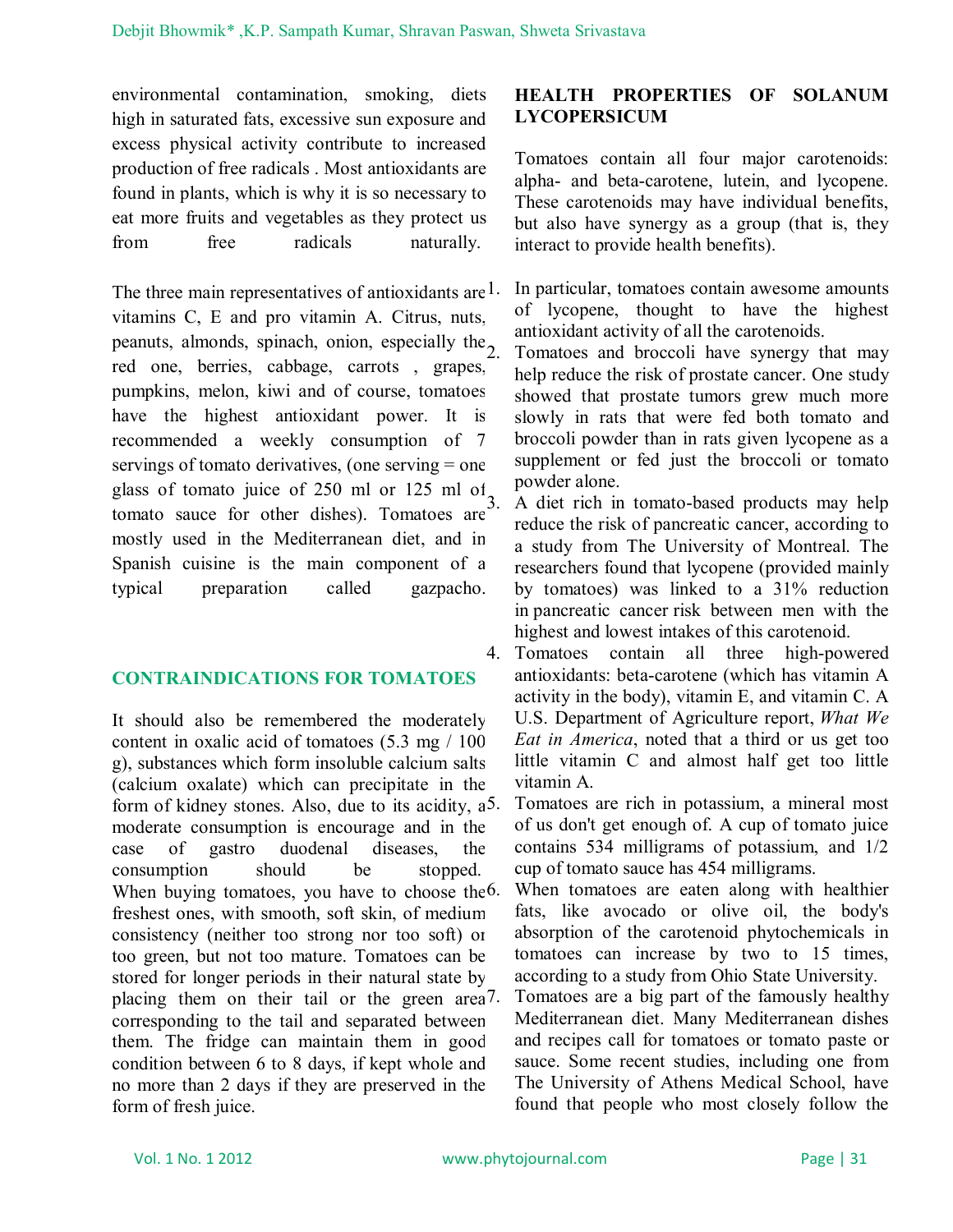Mediterranean diet have lower death rates from heart disease and cancer. Researchers from the Harvard School of Public Health, who followed more than 39,000 women for seven years, found that consumption of oil- and tomatobased products -- particularly tomato and pizza sauce -- was associated with cardiovascular benefits.

When breastfeeding moms eat tomato products, it increases the concentration of lycopenein their breast milk. In this case, cooked is best. The researchers also found that eating tomato products like tomato sauce increased concentrations of lycopene in breast milk more than eating fresh tomatoes did.

Tomato peels contribute a high concentration of the carotenoids found in tomatoes. The amount of carotenoids absorbed by human intestinal cells was much greater with tomato paste enriched with tomato peels compared to tomato paste without peels, according to a study from Marseille, France. The tomato skin also holds most of the flavonols (another family of phytochemicals that includes quercetin and kaempferol) as well. So to maximize the health properties of tomatoes, don't peel them if you can help it!

### **RECENT RESEARCH GOING ON TOMATO**

There are many health benefits of tomatoes and there is one more that could possibly be added to the list -- tomatoes lower cholesterol. While there is considerable debate over whether or not they are considered to be a fruit or a vegetable, tomatoes offer a delicious compliment to any dish –- from salads to main courses. However, there is considerable evidence that tomatoes can provide a variety of health benefits, too. Tomatoes contain many antioxidants, including a chemical called lycopene. There has been a lot of research investigating tomatoes and the chemicals contained in them like lycopene. From these studies, tomatoes have been shown to possess a vast array of healthy benefits, including macular degeneration and certain cancers. Studies have also proven that tomatoes may provide healthy effects on your cholesterol. The studies examining the effects of tomato products on cholesterol are small and looked at raw tomatoes, or a combination of tomato paste and tomato juice. One of the chemicals in tomatoes, lycopene, has had the most research associated with it and it is thought to be a major contributor to the health benefits provided by tomatoes. From these studies seen in both animals and humans, it has been found that HDL cholesterol levels were increased by at least 15%. The studies examining the effects of tomatoes on LDL cholesterol andtriglycerides vary –- some studies indicate a slight decrease in these lipids (by an average of 8%), whereas other studies did not detect a significant drop in LDL or triglycerides. Another surprising finding was that the lycopene in the tomatoes –- as well as probably other antioxidants in tomatoes –- reduced the presence of oxidized LDL. When LDL becomes oxidized, it can contribute to the formation of plaque on the walls of arteries. The studies that examined the effects of tomatoes and/or lycopene didn't require too many tomatoes to achieve this effect. In fact, these studies suggest that you would need two medium sized tomatoes or a combination of 14 ounces of tomato juice and two tablespoons of ketchup to affect your cholesterol. Tomatoes are a healthy food that contains a variety of vitamins, minerals and antioxidants. While a small number of studies suggest that tomatoes lower cholesterol levels, this should not be the only thing you rely on in your plan to lower cholesterol.

#### **BENEFITS OF TOMATO**

#### **Lower Cholestrol**

A Tomato- cholesterol free and a good source for diet; it won't add cholesterol to the diet. A cup of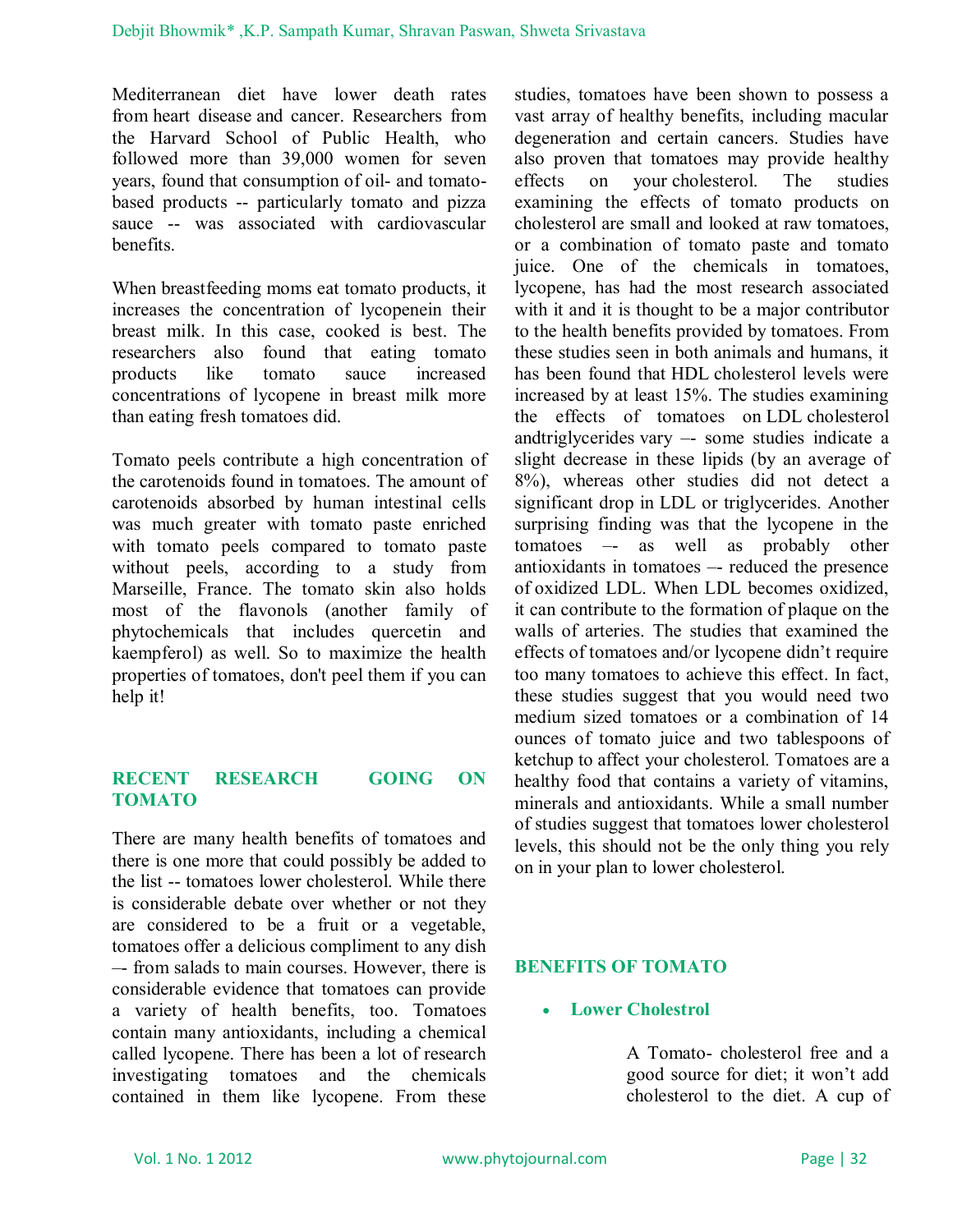tomato provides 9% of fiber that helps you to lower the high cholesterol levels. Tomatoes also contains niacin (vitamin B3), which has been used as a safe way to lower cholesterol levels.

## **Reduce Heart Disease**

Tomatoes are good source of potassium that have been shown to lower high blood pressure and reduce risk of heart disease. Vitamin B6 and folate, present in tomatoes, are needed to the body to convert a dangerous chemical called homocysteine into other, benign molecules. High levels of homocysteine can directly damage blood vessel walls and are associated with an increased risk of heart attack and stroke.

#### **Lower Blood Pressure**

The tomatoes provide significant drop in blood pressure. After 8 weeks, ongoing tracking of daily tomato ingestion (in the form of lycopene complex – a tomato extract) showed a drop in both the blood pressure top number (systolic) by 10 points and the bottom number (diastolic) by 4 points.

## **Protection from cell Damage**

The tomatoes are excellent source of antioxidant lycopene. Antioxidants travel through the body, neutralizing dangerous free radicals that otherwise damage cells and cell membranes. Free radicals escalate the progression or severity of atherosclerosis, diabetic complications, asthma, and colon cancer. High intakes of lycopene have been shown to help reduce the risk or severity of all of these illnesses.

### **Regulates Blood Sugar**

Tomatoes are an outstanding source of chromium that has been shown to help diabetic patients keep their blood sugar levels under control.

### **Counteract Acidosis**

Acidosis, is a main cause of calcium loss, fatigue, headaches, sleeplessness, muscle aches, acne, eczema, arteriosclerosis, sexual dysfunction, hormone imbalance, depression, and degenerative conditions. Our bodies are designed to maintain an alkaline balance with a pH of 7.365.By including plenty of alkaline minerals in our diets – calcium, magnesium, potassium and sodium – we help our body maintain its alkaline balance naturally. Tomatoes are excellent sources of calcium, magnesium, and potassium and can aid in preventing acidosis.

## **Reduce Migraines**

Tomatoes are an outstanding source of riboflavin, which helps for reducing the migraine attacks.

#### **Boost Immunity**

Due to consumption of tomatoes helps to avoid flu and colds, especially for males. These common illnesses are widely believed to be rooted in carotenoid deficiencies, including low amounts of lycopene and beta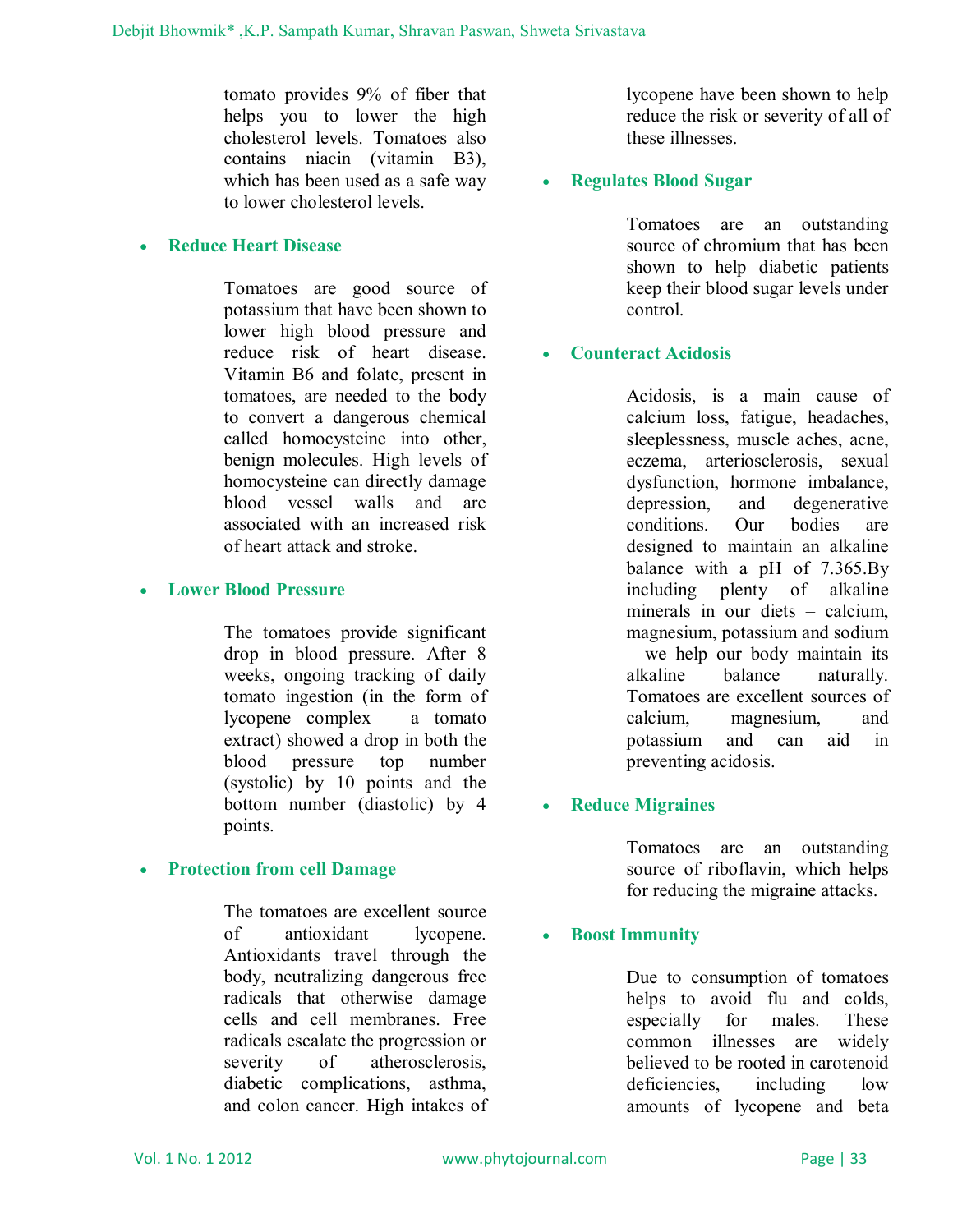carotene in our body. Drinking tomato juices assists in building defenses against colds and flu.

**Natural Unscreen**

It has been showing that lycopene in tomatoes works as a natural sunscreen and provide protection against UV rays.

#### **Strenghten Bones**

A serving of tomatoes provide 18% the daily value of vitamin K, which promotes bone health. Vitamin K activates osteocalcin, the major non-collagen protein in bone. Osteocalcin mineralizes calcium molecules inside of the bone.

#### **Treatment of Vasolidation**

Vitamin C has effectively resulted in proper dilation of blood vessels in the cases of atherosclerosis, congestive heart failure, high cholesterol, angina pectoris, and high blood pressure. It has been found that supplements of vitamin C improve blood vessel dilation.

#### **Lead Toxicity**

Lead Toxicity is a severe health problem found in children, especially in the urban areas. Abnormal development and growth has been found in children who are exposed to lead. They develop behavioral problems, learning disabilities and have low IQ. It may damage the kidney and increase blood pressure in adults. Vitamin C supplements reduce the blood lead level. Hence by intake of tomato lead toxicity can be

reduced among the children. Hence tomato has rich in vitamin c due to this it can able to lower this risk factor.

#### **Eye Disorder**

Cataracts are the most common causes of visual problems. Decrease in the level of vitamin C in the lens of the human eye leads to increased number of cataracts. Increase of vitamin C in tomato intake increases the blood supply to the visual zones of the body and helps to cure this eye disorder.

**Cancer**

It has been found that high consumption of fresh vegetables and **fruits** have a linkage with a minimized risk for the various types of cancer. The increased consumption of vitamin C is connected with the decreased possibilities of cancers of lung, mouth, vocal chords, throat, colonrectum, stomach, and esophagus the fruits such as tomato, orange, pomegranate are highly rich in vitamin c.

## **Combating Stroke**

Vitamin C in tomato or Ascorbic Acid helps in reducing the risk of stroke, a kind of cardiovascular disease. A diet full of vegetables and fruits produces good quantity of vitamin C which maintains the appropriate blood pressure level. It also protects the body from free radicals which could be the reason for the stroke.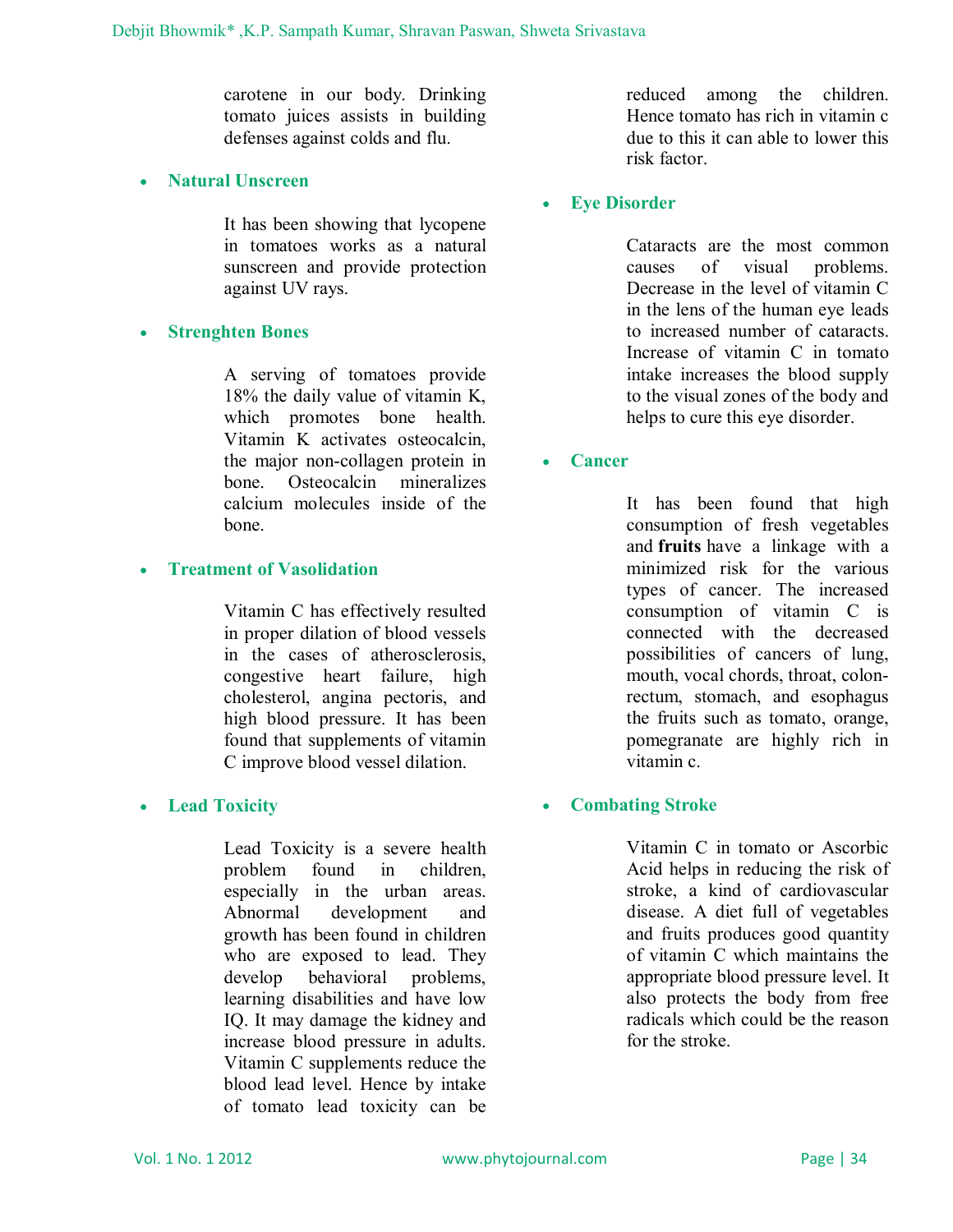## **Mood**

Vitamin C present in the tomato plays a key role in the production of neurotransmitters, norepinephrine. If vitamin c is less then they can affect the mood of a person and are critical to the proper functioning of the brain.

## **Wound Repair**

Due to intake correct amount of tomato per day the Vitamin C present in it helps to repair wounds in the body. It facilitates the growth of the connective tissues that helps in the process of healing of wounds from our body.

**Diabetes**

One of the main reasons for diabetes is the deficiency of vitamin C in our body. Supplements of vitamin C are beneficial to cure the diabetes as they help in processing of insulin and glucose. It can be cured by regular intake of vitamin c.

## **Uses of tomatoes**

Several medical books and journals have described medicinal uses of tomato. These are enumerated as under for ready reference:

- Tomato juice keeps the blood stream alkaline and thus maintain a high resistance to disease. It is very rich in iron and potash salts.
- Half-ripe tomatoes offer an excellent remedy in all sorts of liver troubles. Tomatoes stimulate torpid liver and are very good for dyspepsia, diarrhea and dysentery.
- Being a rich source of vitamin A, it is a dependable preventive against eye troubles.
- Tomato is a nervine tonic. It is very useful in all sorts of nervous disorders.
- As it is a rich source of vitamin C, it is very valuable in scurvy.
- Half ripe tomatoes are very valuable in summer diarrhea. But it should be taken with musumbi (lime) juice.
- It is also very effective in dysentery. But it should be taken with garlic and musumbi (lime) juice.
- Half-ripe tomatoes are very useful in hot summer months as it prevents sun-stroke or heat-stroke.
- Tomatoes are usually effective in heartburn, flatulence or indigestion.
- Half-ripe tomatoes are usually given in dyspepsia.

## **CONCLUSION**

Tomato (*Lycopersicon esculentum* Mill.) is termed as "the most popular vegetable fruit". Tomato is cooked as vegetable alone or in combination with potato besides eaten raw when ripe. It is a fruit of good nutritive value as it is fairly rich in vitamins (vitamin C), and other minerals like calcium, phosphorus and iron. Considering its low cost, it qualifies for inclusion in the daily diet of young and growing children. There are several misbeliefs associated with tomato consumption. It is believed that tomato causes hypertension. However, there are no scientific evidences available to correlate the intake of tomatoes with hypertension. In fact, tomatoes are high in gamma-amino butyric acid (GABA), a compound that can help bring down blood pressure. A recent study has confirmed that tomato and tomato sauce lower blood pressure and the risk of heart disease. Effectiveness of tomatoes in lowering blood pressure is attributed to lycopene, a chemical present in tomato. Tomato extract contains carotenoids such as lycopene, beta carotene, and vitamin E, (known